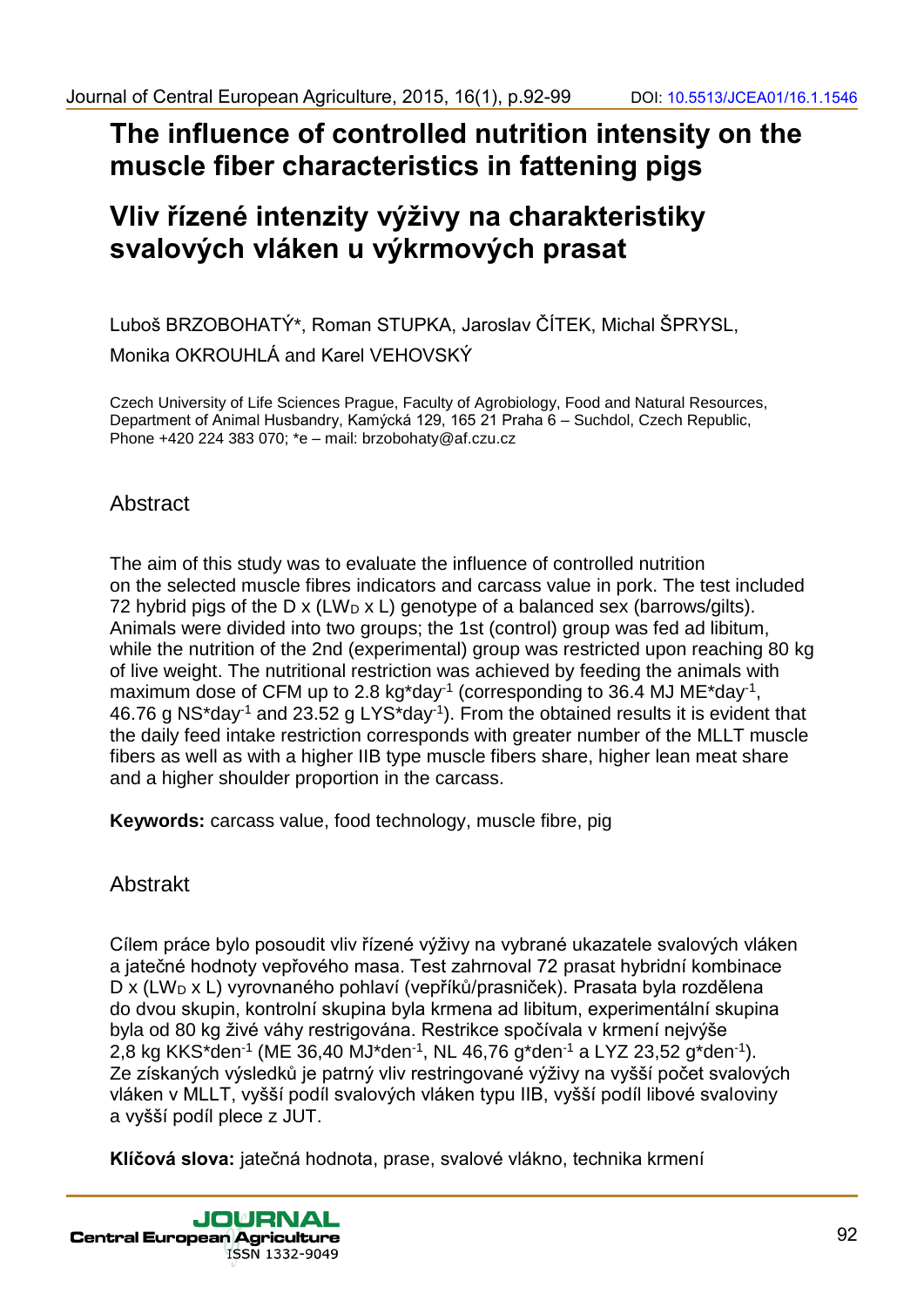Cílem práce bylo posoudit vliv řízené výživy na vybrané ukazatele svalových vláken a jatečné hodnoty vepřového masa. Test zahrnoval 72 prasat hybridní kombinace D x (LW<sub>D</sub> x L) vyrovnaného pohlaví (vepříků/prasniček). Prasata byla rozdělena do dvou skupin, kontrolní skupina byla krmena ad libitum, experimentální skupina byla od 80 kg průměrné živé váhy do porážky v průměrné živé hmotnosti 115 kg restrigována. Restrikce spočívala v krmení nejvýše 2,8 kg KKS\*den<sup>-1</sup>, ME 36,40 MJ\*den-1 , NL 46,76 g\*den-1 a LYZ 23,52 g\*den-1 . Kontrolní skupina v této fázi testu přijímala 3,13 kg KKS\*den-1 , ME 40,69 MJ\*den-1 , NL 52,27 g\*den-1 a LYZ 26,29 g\*den-1 , dokládá tabulka 1.

Vzorky svalové tkáně byly odebrány z pravých půlek jatečného trupu, z nejdelšího zádového svalu Musculus longissimus lumborum et thoracis (MLLT). Vzorky o velikosti 20x5x5 mm byly zmraženy pomocí tekutého dusíku a 2 – methylbutanu. Tloušťka řezu pro histologické zpracování byla nastavena 12 μm. Po fixaci preparátů v alkalické preinkubaci a jejich barvení, byly pořízeny fotografie svalových vláken a stanoveny jejich parametry a typologie, uvádí tabulka 2. U pravé poloviny JUT bylo stanoveno procento libové svaloviny přístojem FOM, změřena plocha svalu MLLT na příčném řezu, stanoven procentuelní podíl kýty (maso+kost), podíl plece (maso+kost) a podíl kotlety (maso+kost) z JUT, dokládá tabulka 3. Z výsledků je patrný vliv restringované výživy na vyšší počet svalových vláken v MLLT, vyšší podíl svalových vláken typu IIB, vyšší podíl libové svaloviny a vyšší podíl plece (maso+kost) z JUT. Jako statisticky nevýznamné se ukázaly diametr, perimetr svalových vláken a plocha svalu MLLT. Brzobine et al. The influence of Controlled Nutrilon intensity On The Muscle Fiber C..<br>
Clien price bylo possuid viv fizene vyžny na vybrané ukazatele svalových vláčen<br>
a jakené hodnoty vejichového mala Test zlamované jak

#### **Introduction**

The muscle fibres of the skeletal muscle are formed prenatally, while postnatal muscle growth mainly depends on progressive hypertrophy of the previously formed myofibrils. The metabolic differentiation of myofibrils occurs simultaneously with their growth, all during the postnatal period. At birth, the muscle composition is dominated by oxidative muscle fibers. With increasing age the metabolism changes as well and oxidative muscle fibers become progressively more glycolytic (Bee et al., 2007). The individual muscle fibre types are determined based on the type of their metabolism. Different sensitivity of the myofibrils to ATPase activity following previous exposure to either high or low pH values and subsequent coloring determines the three main types: I, IIA and IIB (Klont et al., 1998).

The change in individual muscle fiber types share is closely connected to the high growth intensity selection, which is reflected by higher proportion of white muscle fibers. These fibers are formed postnatally via the process of differentiation from the red muscle fibers (Hampl, 2007). The muscle area is determined by the muscle fibers characteristics, while muscle mass is determined by the number of muscle fibers. The number of muscle fibers is influenced mainly by both genetic and environmental factors, which are able to affect prenatal myogenesis. The postnatal growth of skeletal muscles is realized by increasing both the muscle fibers length and perimeter (Rehfeldt et al., 2004).

The muscle fibers diameter is influenced by many internal factors, such as the genotype, sex and age (Bee et al., 2007; Gil et al., 2008). Another influencing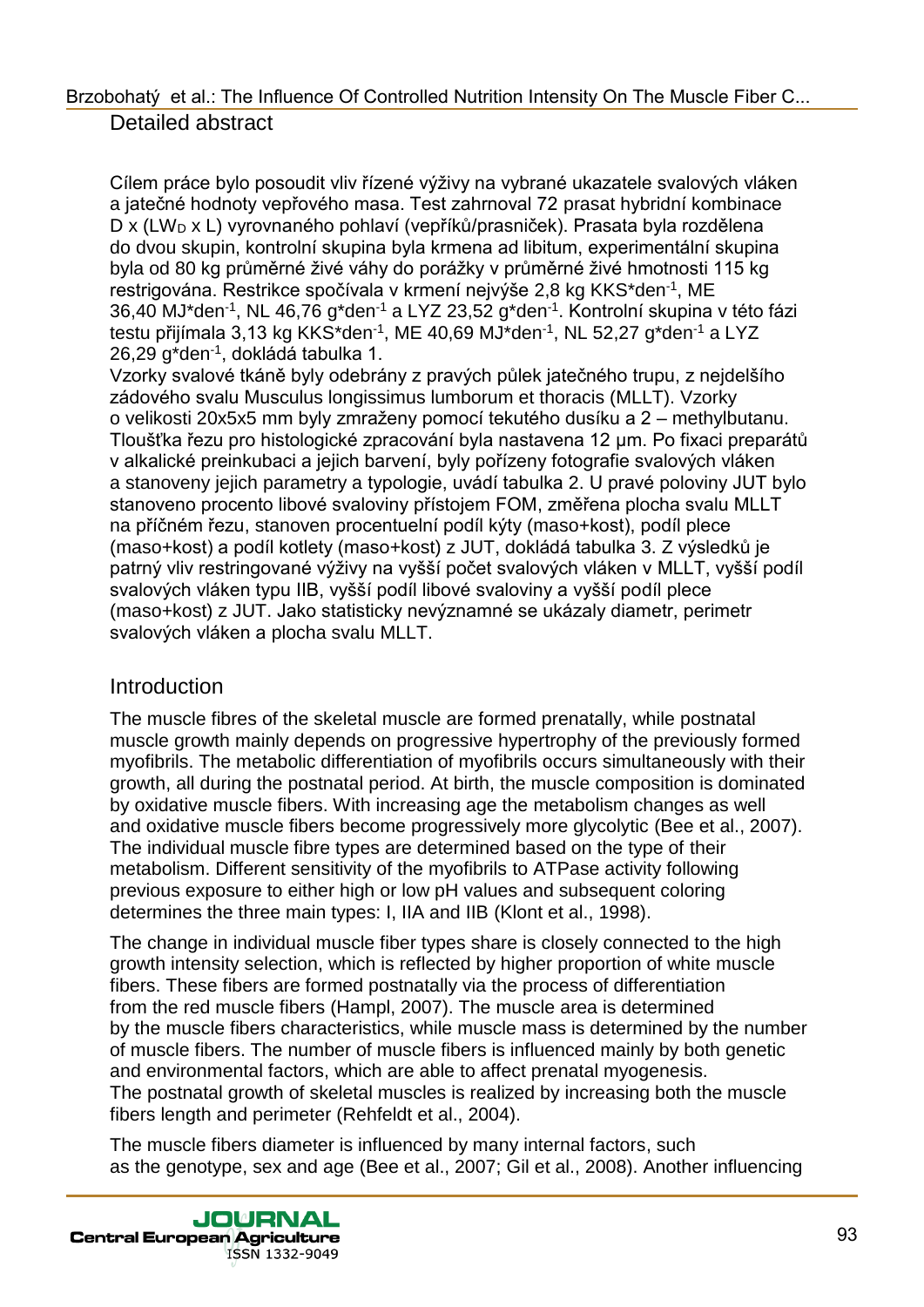element is represented by environmental factors, mainly physical activity and nutrition (Rehfeldt and Kuhn, 2006; Hampl, 2007). Nutrition, together with the animal's genotype, are considered to me the most important factors influencing the muscle fibers formation. The composition of muscle fibers is closely related to the final pork meat quality and its variability with relation to intramuscular fat content interaction (Čandek-Potokar et al., 1999; Kristensen et al., 2002; Gil et al., 2008). In this context, lowered fat content is a result of inadequate nutritient amount in the diet (Lebret, 2008, Blacquière et al., 2012, Skiba et al., 2012). As stated by Maltin et al. (2003), when animals are fed ad libitum the resulting meat is softer than in animals, whose nutrition was subject to restriction. They also found a correlation between the growth intensity, meat tenderness and the nutrition intensity. The results show that the food intake modification during growth period can significantly change the nutritional value and quality of pork meat, especially its tenderness (Wiecek et al., 2011). Brzobina (in a line influence Of Controled Mutitin intensity On The Mustele Fire C.<br>
(conditation distain the mutation of Controled Mutitin 2007), Nurricon (in the Mustele Fire Controled and Nutrin Controled and Nutrin to

The increase in meat tenderness is achieved by feeding the animals ad libitum following the previous dietary restrictions. This way there is a markedly higher protein production (especially in gilts), leading to changes in the carcass composition and in protein storage (Kristensen et al., 2004, Therkildsen et al., 2004; Nowachowicz et al., 2009). The qualitative and quantitative aspects of postnatal nutrition have a major effect on the muscles development, affecting the growth rate and body composition (Bee et al., 2007). It is evident, that implementation of various feeding techniques (thus supplying the animals with variable nutrient amount in one dose, particularly concerning the energy and proteins) can lead to a different nutritional composition of the carcass (Gil et al., 2008). These changes are then reflected in the muscle fibers typology (Maltin et al., 2003) and the carcass value (Maltin et al., 2003; Stupka et al., 2009; Wiecek et al., 2011).

The aim of this study was to evaluate the influence of the controlled nutrition on the selected muscle fibres indicators and on the carcass value in pork meat.

## Material and methods

The test included 72 hybrid pigs of the  $D \times (LW_D \times L)$  genotype. Same-sex pigs were penned in pairs. The representation of both sexes in each group was 1:1. The animals included in the test weighed 17 - 115 kg (slaugther weight) of an average live weight (ALW).

The observed animals were divided into two groups, based on their nutrition level. The first (control) group was fed ad libitum during the whole duration of the study, while the animals in the second (experimental) group were fed with restricted amount of nutrition upon reaching 80 kg of an average live weight (third phase of the study). The animals in the experimental group were fed with a diet of up to 2.8 kg\*day<sup>-1</sup> for both sexes, with the nutrient intake not exceeding 36.40 MJ ME\*day<sup>-1</sup>, 46.76 g\*day<sup>-1</sup> of protein and 23.52  $q^*$ day<sup>-1</sup> of lysine. The overall composition of the diet (CFM), nutritional content and analysis of animal daily feed intake (DFI) and nutrient intake (DNI), with regards to the specific test phases, is documented in Table 1.

The fattening phases of the study were as follows: 1st (from the beginning of the test up to the average body weight of 39.9 kg), 2nd (from 40 to 79.9 kg) and 3rd (from 80 kg up to the slaugher weight).

Following the slaughter, 60 right halves were dissected and used in order to obtain muscle samples from the MLLT (musculus longissimus lumborum et thoracis).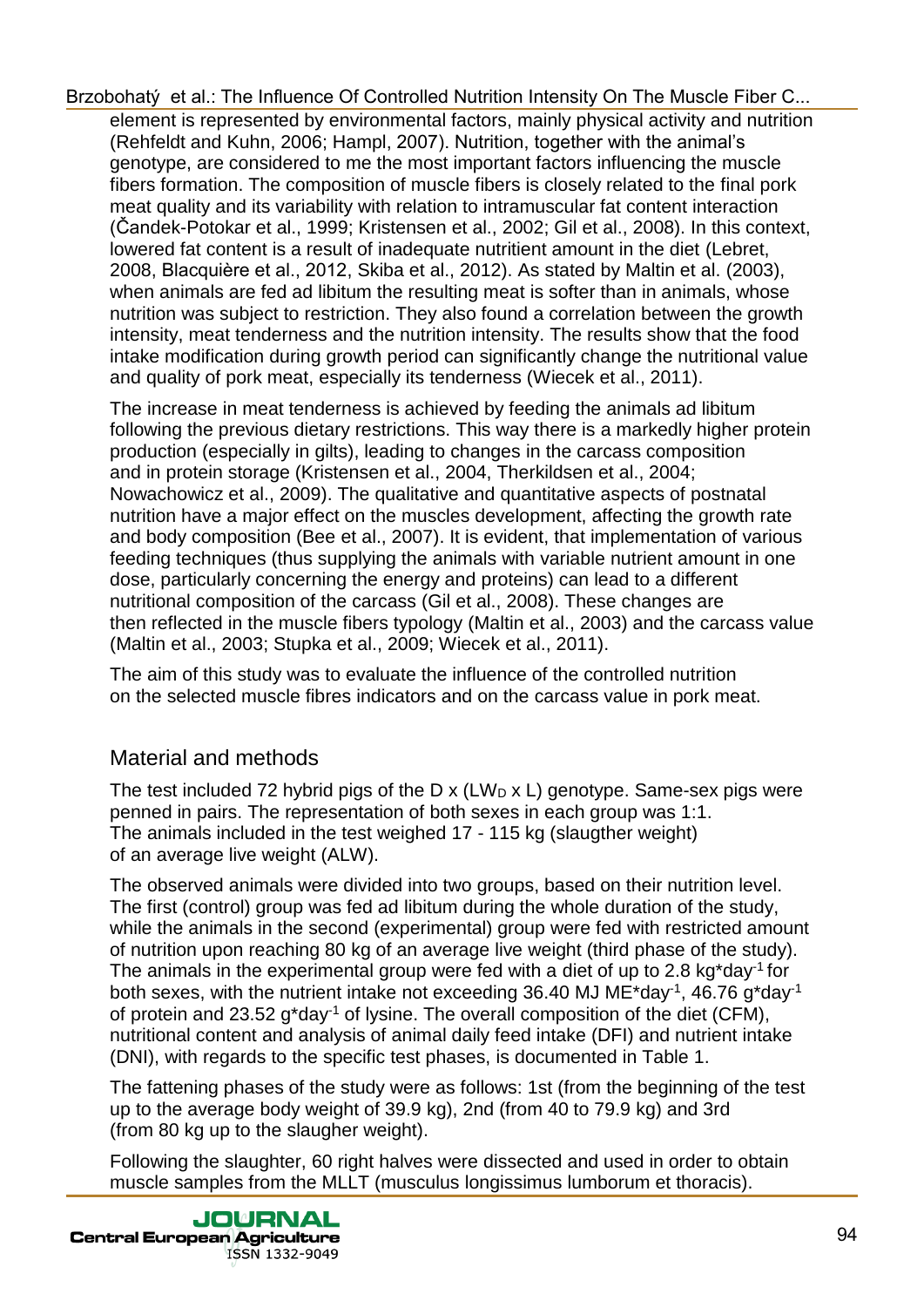### Results and discussion

| methylbutane. Leica microtome CM 1850 was used in order to prepare thin<br>histological slides. Optimum width of the individual slides was chosen to be 12 µm.<br>Following the fixation in alkaline preincubation and staining, the muscle fibers were<br>examined and photographed with the use of Nikon Eclipse E200 microscope<br>with Nikon DS-Fil camera. At this point the muscle fibers parameters and typologies<br>could be determined. The lean meat share (LMP) was determined with the use<br>of FOM equipment (Pulkrábek et al., 2006) for the right half carcass.<br>Based on the photos obtained from the EOS 550 D camera with the Canon EFS 18- |                  | All samples (size 20x5x5mm) were frozen with the use of liquid nitrogen and 2- |                                |                  |                               |                   |  |
|-------------------------------------------------------------------------------------------------------------------------------------------------------------------------------------------------------------------------------------------------------------------------------------------------------------------------------------------------------------------------------------------------------------------------------------------------------------------------------------------------------------------------------------------------------------------------------------------------------------------------------------------------------------------|------------------|--------------------------------------------------------------------------------|--------------------------------|------------------|-------------------------------|-------------------|--|
| 135 mm lens, the loin eye area (MLLT) behind the last thoracic vertebra was<br>measured at the same half carcass (Citek et al., 2009).                                                                                                                                                                                                                                                                                                                                                                                                                                                                                                                            |                  |                                                                                |                                |                  |                               |                   |  |
| Another obtained and determined values include the percentage of the ham<br>(meat+bone), shoulder (meat+bone) and loin (meat+bone) of the carcass.                                                                                                                                                                                                                                                                                                                                                                                                                                                                                                                |                  |                                                                                |                                |                  |                               |                   |  |
| The data evaluation was performed with the help of the NIS-Elements AR software<br>for image analysis (version 3.2) and the SAS statistical program, version 9.1.                                                                                                                                                                                                                                                                                                                                                                                                                                                                                                 |                  |                                                                                |                                |                  |                               |                   |  |
| <b>Results and discussion</b>                                                                                                                                                                                                                                                                                                                                                                                                                                                                                                                                                                                                                                     |                  |                                                                                |                                |                  |                               |                   |  |
| Table 1. The CFM component composition, nutrient contents and daily animal<br>nutrient intake with respect to the current feeding phase                                                                                                                                                                                                                                                                                                                                                                                                                                                                                                                           |                  |                                                                                |                                |                  |                               |                   |  |
| Tabulka 1. Komponentní složení krmné dávky s analýzou obsahu živin a příjmem                                                                                                                                                                                                                                                                                                                                                                                                                                                                                                                                                                                      |                  |                                                                                |                                |                  |                               |                   |  |
| živin zvířaty dle fáze testu                                                                                                                                                                                                                                                                                                                                                                                                                                                                                                                                                                                                                                      |                  |                                                                                |                                |                  |                               |                   |  |
|                                                                                                                                                                                                                                                                                                                                                                                                                                                                                                                                                                                                                                                                   |                  | Control group                                                                  |                                |                  | Experimental group            |                   |  |
| Item / Ingredients                                                                                                                                                                                                                                                                                                                                                                                                                                                                                                                                                                                                                                                |                  |                                                                                |                                | Phase            |                               |                   |  |
|                                                                                                                                                                                                                                                                                                                                                                                                                                                                                                                                                                                                                                                                   | 1<br>$(17-40kg)$ | $\overline{2}$<br>$(40-80kg)$                                                  | $\overline{3}$<br>$(80-115kg)$ | 1<br>$(17-40kg)$ | $\overline{2}$<br>$(40-80kg)$ | 3<br>$(80-115kg)$ |  |
|                                                                                                                                                                                                                                                                                                                                                                                                                                                                                                                                                                                                                                                                   |                  |                                                                                |                                |                  |                               |                   |  |
| Wheat (%)                                                                                                                                                                                                                                                                                                                                                                                                                                                                                                                                                                                                                                                         | 49.3             | 49.4                                                                           | 49.9                           | 49.3             | 49.4                          | 49.9              |  |
| Barley (%)                                                                                                                                                                                                                                                                                                                                                                                                                                                                                                                                                                                                                                                        | 23.0             | 30.0                                                                           | 35.0                           | 23.0             | 30.0                          | 35.0              |  |
| Soybean (%)<br>Premix (%)                                                                                                                                                                                                                                                                                                                                                                                                                                                                                                                                                                                                                                         | 22.7<br>5.0      | 15.6<br>5.0                                                                    | 10.1<br>5.0                    | 22.7<br>5.0      | 15.6<br>5.0                   | 10.1<br>5.0       |  |
|                                                                                                                                                                                                                                                                                                                                                                                                                                                                                                                                                                                                                                                                   |                  |                                                                                | Analyzed nutrient composition  |                  |                               |                   |  |
| $ME (MJ*kg-1)$                                                                                                                                                                                                                                                                                                                                                                                                                                                                                                                                                                                                                                                    | 13.20            | 13.10                                                                          | 13.00                          | 13.20            | 13.10                         | 13.00             |  |
| $NL (g^*kg^{-1})$                                                                                                                                                                                                                                                                                                                                                                                                                                                                                                                                                                                                                                                 | 19.60            | 18.75                                                                          | 16.70                          | 19.60            | 18.75                         | 16.70             |  |
| LYS $(g^*kg^{-1})$                                                                                                                                                                                                                                                                                                                                                                                                                                                                                                                                                                                                                                                | 12.20            | 10.40                                                                          | 8.40                           | 12.20            | 10.40                         | 8.40              |  |
| Dry matter (g*kg-1)                                                                                                                                                                                                                                                                                                                                                                                                                                                                                                                                                                                                                                               | 909.68           | 910.52                                                                         | 911.17                         | 909.68           | 910.52                        | 911.17            |  |
| Crude fiber (g*kg-1)                                                                                                                                                                                                                                                                                                                                                                                                                                                                                                                                                                                                                                              | 25.45            | 25.08                                                                          | 24.79                          | 25.45            | 25.08                         | 24.79             |  |
|                                                                                                                                                                                                                                                                                                                                                                                                                                                                                                                                                                                                                                                                   |                  |                                                                                | DFI and DNI                    |                  |                               |                   |  |
| DFI (kg*day-1)                                                                                                                                                                                                                                                                                                                                                                                                                                                                                                                                                                                                                                                    | 1.49             | 2.52                                                                           | 3.13                           | 1.54             | 2.51                          | 2.80              |  |
| ME (MJ*day <sup>-1</sup> )                                                                                                                                                                                                                                                                                                                                                                                                                                                                                                                                                                                                                                        | 19.67            | 33.01                                                                          | 40.69                          | 20.33            | 32.88                         | 36.40             |  |
| $NL$ (g*day <sup>-1</sup> )                                                                                                                                                                                                                                                                                                                                                                                                                                                                                                                                                                                                                                       | 29.20            | 47.25                                                                          | 52.27                          | 30.18            | 47.06                         | 46.76             |  |
| $LYS$ (g*day <sup>-1</sup> )                                                                                                                                                                                                                                                                                                                                                                                                                                                                                                                                                                                                                                      | 18.18            | 26.21                                                                          | 26.29                          | 18.79            | 26.10                         | 23.52             |  |
| Dry matter (g*day <sup>-1</sup> )                                                                                                                                                                                                                                                                                                                                                                                                                                                                                                                                                                                                                                 | 1355.43          | 2294.50                                                                        | 2851.96                        | 1400.91          | 2285.40                       | 2551.27           |  |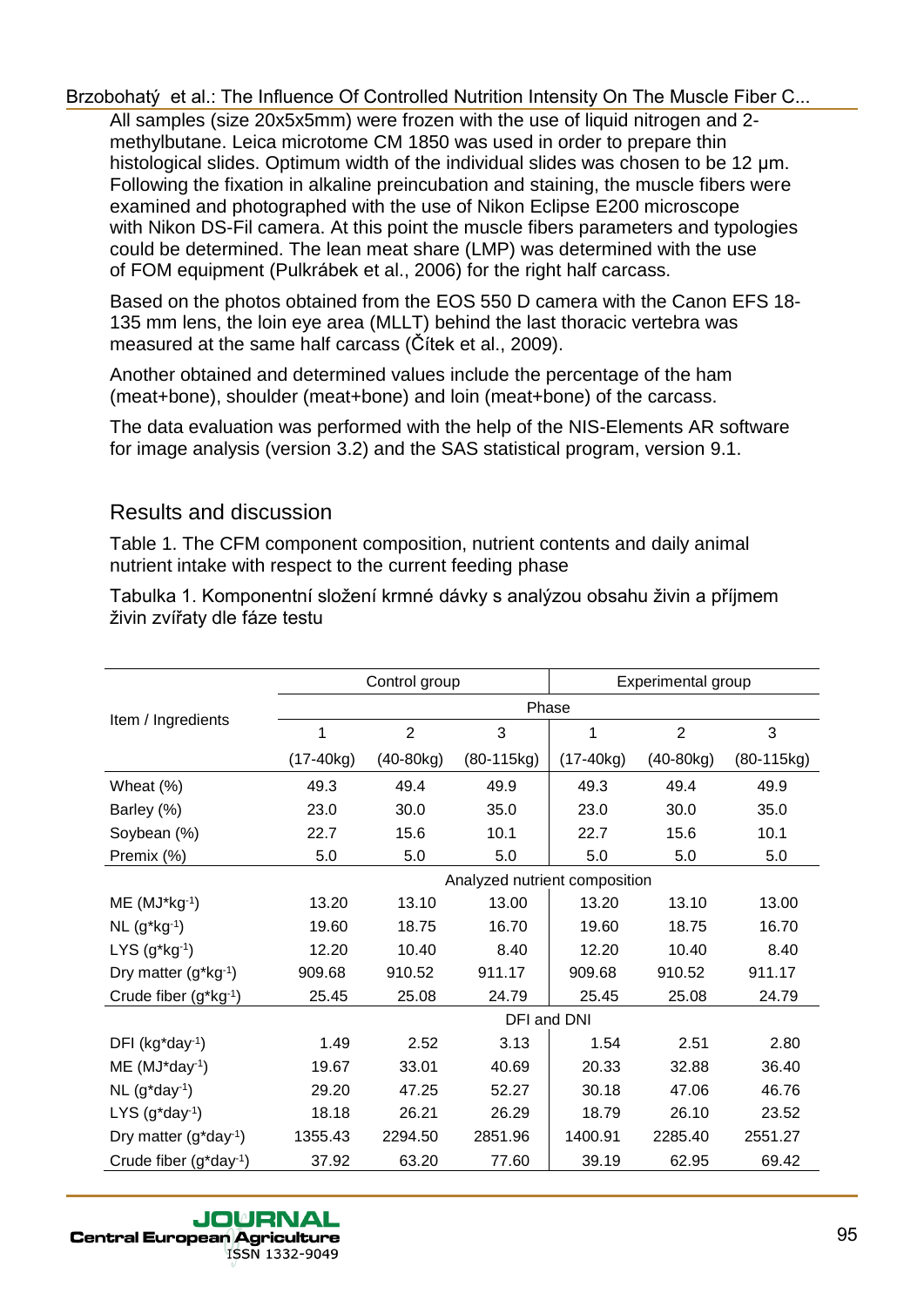|                                                                                                     |                                                                                                 | Table 2. Selected indicators of the muscle fibers in relation to different nutrition levels |                          |                 |
|-----------------------------------------------------------------------------------------------------|-------------------------------------------------------------------------------------------------|---------------------------------------------------------------------------------------------|--------------------------|-----------------|
|                                                                                                     | Tabulka 2. Vybrané ukazatele svalových vláken ve vztahu k rozdílné úrovni výživy                |                                                                                             |                          |                 |
|                                                                                                     |                                                                                                 |                                                                                             |                          |                 |
| Item / Nutrition                                                                                    |                                                                                                 | Ad libitum                                                                                  | Restriction              | ${\sf P}$       |
|                                                                                                     | Number                                                                                          | 88,00±19,08                                                                                 | 91,13±21,12              | ≤0,001          |
| Muscle fibers                                                                                       | Diameter (µm)                                                                                   | 71,24±0,44                                                                                  | 70,99±0,51               | <b>NS</b>       |
|                                                                                                     | Perimeter (µm)                                                                                  | 256,42±2,01                                                                                 | 266,69±2,30              | <b>NS</b>       |
|                                                                                                     | Circularity                                                                                     | $0,75\pm0,003$                                                                              | $0,73\pm0,003$           | ≤0,001          |
| Muscle fibers                                                                                       | 1(%)                                                                                            | 10,08±0,11                                                                                  | $9,10\pm0,13$            | ≤0,001          |
| proportion - type                                                                                   | IIA (%)                                                                                         | $4,53\pm0,11$                                                                               | $2,55\pm0,12$            | ≤0,001          |
|                                                                                                     | IIB(%)                                                                                          | 85,39±015                                                                                   | 88,36±0,17               | ≤0,001          |
|                                                                                                     |                                                                                                 |                                                                                             |                          |                 |
|                                                                                                     | Similarly, the muscle fibers perimeter displayed insignificant differences between the          |                                                                                             |                          |                 |
|                                                                                                     | pigs that were fed ad libitum and pigs with restricted nutrition. However, Bee et al.           |                                                                                             |                          |                 |
|                                                                                                     | (2006) states, that the restriction had an impact on reduced muscle fibers perimeter.           |                                                                                             |                          |                 |
|                                                                                                     | As is further evident, a significant effect of nutrition on the muscle fibers number            |                                                                                             |                          |                 |
|                                                                                                     | (P<0.001) has been demonstrated. The experimental group had a higher number                     |                                                                                             |                          |                 |
|                                                                                                     |                                                                                                 |                                                                                             |                          |                 |
| of muscle fibers $(91.13 \pm 21.12)$ , as compared to the pigs fed ad libitum $(88.00 \pm 19.08)$ . |                                                                                                 |                                                                                             |                          |                 |
|                                                                                                     |                                                                                                 |                                                                                             |                          |                 |
|                                                                                                     |                                                                                                 |                                                                                             |                          |                 |
|                                                                                                     | The effect of nutrition on muscle fibers circularity was another value that showed              |                                                                                             |                          |                 |
|                                                                                                     | statistically significant results between the two groups. The conrol group reached              |                                                                                             |                          |                 |
|                                                                                                     | a significantly higher circularity at a rate of 0.02.                                           |                                                                                             |                          |                 |
|                                                                                                     | The ad libitum group showed a significantly higher proportion of the muscle fibers              |                                                                                             |                          |                 |
|                                                                                                     |                                                                                                 |                                                                                             |                          |                 |
|                                                                                                     | type I (10.08 $\pm$ 0.11 %) and IIA (4.53 $\pm$ 0.11 %), with lower share of muscle fibers type |                                                                                             |                          |                 |
|                                                                                                     | IIB (85.39±0.15 %). The animals with restricted nutrition displayed a significantly             |                                                                                             |                          |                 |
|                                                                                                     | (P<0.001) higher muscle fibers IIB share (88.36±0.17 %) and lower muscle fibers                 |                                                                                             |                          |                 |
|                                                                                                     | proportions of the type I (9.10 $\pm$ 0.13 %) and IIA (2.55 $\pm$ 0.12 %). However, these       |                                                                                             |                          |                 |
|                                                                                                     | findings are not in accordance with those published by Fraga et al. (2009), who                 |                                                                                             |                          |                 |
|                                                                                                     | states that the nutritional restrictions do not affect the share of individual muscle           |                                                                                             |                          |                 |
|                                                                                                     |                                                                                                 |                                                                                             |                          |                 |
|                                                                                                     | fibers. Cerisuel et al. (2009) argues, that the number of muscle fibers is determined           |                                                                                             |                          |                 |
|                                                                                                     | prenatally and as such is influenced by the sow nutrition levels.                               |                                                                                             |                          |                 |
|                                                                                                     | The following Table 3 shows the differences between the groups concerning selected              |                                                                                             |                          |                 |
|                                                                                                     | indicators of carcass value with respect to nutrition.                                          |                                                                                             |                          |                 |
|                                                                                                     | Table 3. Indicators of the carcass value in relation to different nutrition levels              |                                                                                             |                          |                 |
|                                                                                                     |                                                                                                 |                                                                                             |                          |                 |
|                                                                                                     | Tabulka 3. Ukazatele jatečné hodnoty ve vztahu k rozdílnému řízení úrovně výživy                |                                                                                             |                          |                 |
|                                                                                                     |                                                                                                 |                                                                                             |                          |                 |
| Item / Nutrition                                                                                    |                                                                                                 | Ad libitum                                                                                  | Restriction              | P               |
| Loin eye area (mm <sup>2</sup> )                                                                    |                                                                                                 | 4353±51,09                                                                                  | 4347±58,27               | <b>NS</b>       |
| ALW (kg)                                                                                            |                                                                                                 | 112±10,32                                                                                   | 106±9,20                 | <b>NS</b>       |
| LMP(%)                                                                                              |                                                                                                 | 55,98±0,03                                                                                  | 56,10±0,04               | ≤0,05           |
|                                                                                                     | ham                                                                                             | 22,02±0,03                                                                                  | 21,67±0,04               | ≤0,001          |
| Proportion of the                                                                                   | shoulder                                                                                        |                                                                                             |                          |                 |
|                                                                                                     | loin                                                                                            | 10,94±0,01<br>12,56±0,02                                                                    | 11,08±0,01<br>12,50±0,02 | ≤0,001<br>≤0,05 |

| Item / Nutrition                 |          | Ad libitum     | Restriction    | P         |
|----------------------------------|----------|----------------|----------------|-----------|
| Loin eye area (mm <sup>2</sup> ) |          | 4353±51,09     | 4347±58,27     | <b>NS</b> |
| ALW (kg)                         |          | 112±10,32      | 106±9,20       | <b>NS</b> |
| LMP(% )                          |          | 55,98±0,03     | $56,10\pm0,04$ | ≤0,05     |
| Proportion of the                | ham      | 22,02±0,03     | 21,67±0,04     | ≤0,001    |
|                                  | shoulder | 10,94±0,01     | 11,08±0,01     | ≤0,001    |
|                                  | loin     | $12,56\pm0,02$ | 12,50±0,02     | ≤0,05     |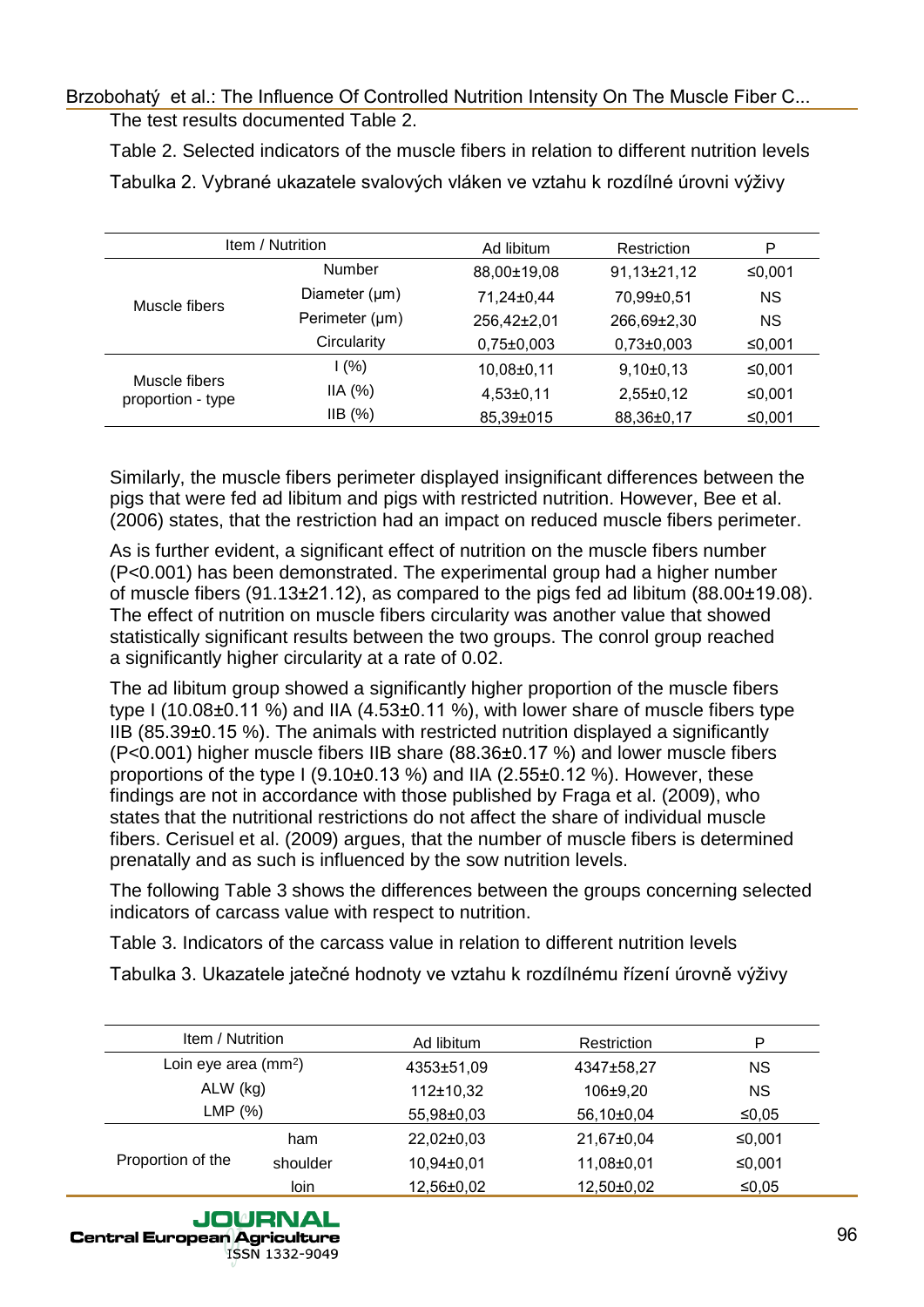As it is evident, this table showed no significant differences between the groups for the loin eye area of the MLLT. However, the MLLT area seemed to reach higher values in the animals fed ad libitum. This finding is supported by Critser et al. (1995), who also report that the ad libitum fed animals displayed larger MLLT area. The same conclusion was reached by Fabian et al. (2002), despite the fact that their results were found to be more evidential. Different findings were published by Bee et al. (2007), who observed larger MLLT area in the experimental groups (animals with restricted nutrition).

The differences between average slaugher weight showed to be statistically insignificant, with the ad libitum fed pigs displaying an inclination to reach higher average slaughter weight. Bee at al. (2007) support this finding, which in their study reached statistically significant values (P<0.01). Although the experimental group showed lower ALW, the same group reached a significantly (P<0.05) higher proportion of LMP (by 0.12 %). This finding is fully in accordance with the works of Bee at al. (2007) and Serrano et al. (2009). Reynolds and O'Doherty (2006) reached the same conclusions and also reported that the LMP is a function of the lysine amount intake. Brzobina et al. The Influence Of Controlled Muttins intensity On The Musicie First C.<br>
for a stressic energy on the Multin Proposition intensity On The Musicie First control weight that the lower<br>
for the low operation of

Concerning the main meaty parts of the carcass, the above table clearly shows that the ham share (or loin) was demonstrably (P<0.001, P<0.05) higher in the control group (pigs fed ad libitum)  $-$  by 0.35 (or 0.06 %). An opposite relationship was shown for the shoulder values, where the ad libitum feeding was associated with lower shoulder share in the carcass, as documented by the work of Bee et al. (2007).

### Conclusion

From the results it is evident that different levels of nutrition affect important indicators of the muscle fibers and carcass characteristics. Concerning this conclusion it is documented, that a restricted feeding leads to a greater number of muscle fibers and a higher fast glycolytic muscle fibers type IIB proportion.

Limited nutrition (as compared to the pigs fed ad libitum) also resulted in a statistically significant differences in the higher LMP and higher shoulder proportions. On the other hand, the ad libitum feeding leads to a higher ham and loin share in the pig carcass.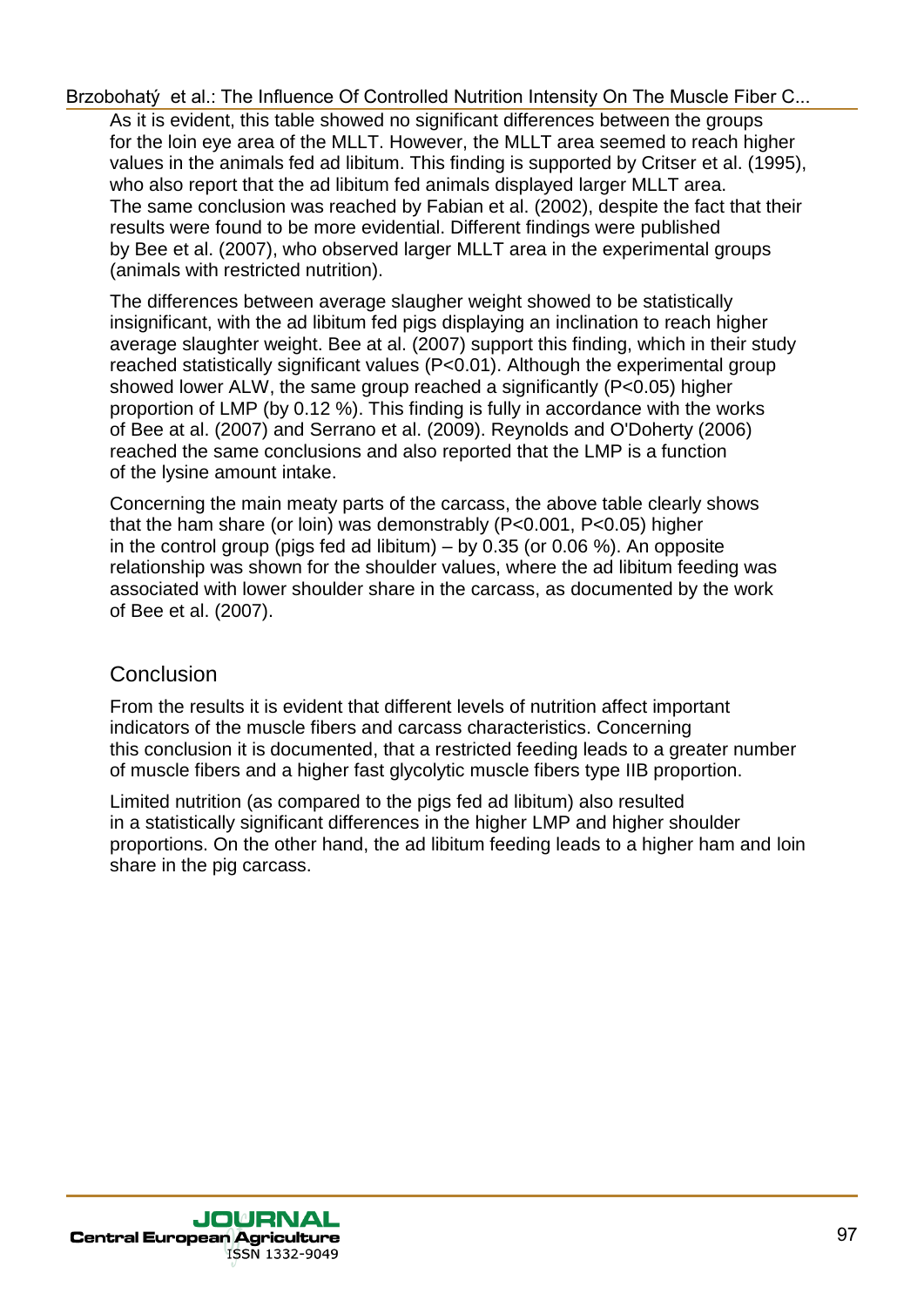Research was founded by Internal Grant SV12-52-21320.

#### References

- Bee, G., Calderini, M., Biolley, C., Guex, G., Herzog, W., Lindemann, M. D., (2007): Changes in the histochemical properties and meat quality traits of porcine muscles during the growing-finishing period as affected by feed restriction, slaughter age, or slaughter weight. Journal of Animal Science, 85, 4, 1030- 1045.
- Blacquière, T, Smagghe, G, VanGestel, C A M., Mommaerts, V., (2012): Neonicotinoids in bees: a review on concentrations, side-effects and risk assessment. Ecotoxicology, 21, 973-992.
- Blanchard, P. J., Ellis, M., Warkupp, C. C., Hardy, B., Chadwick, J. P., Deans, G. A., (1999): The influence of rate of lean and fat tissue development on pork eating quality. Animal Science, 68, 477-485.
- Cerisuelo, A., Baucells, M. D., Gasa, J., Coma, J., Carrión, D., Chapinal, N., Sala, R., (2009): Increased sow nutrition during midgestation affects muscle fiber development and meat quality, with no consequences on growth performance. Journal of Animal Science, 87, 2, 729-739.
- Critser, D. J., Miller, P. S., Lewis, A. J., (1995): The effects of dietary protein concentration on compensatory growth in barrows and gilts. Journal of Animal Science, 73, 11, 3376-3383.
- Čandek Potokar, M., Lefaucheur, L., Zlender, B., Bonneau, M., (1999): Effect of slaughter weight and / or age on histochemical characteristics of pig longissimus dorsi muscle as related to meat quality. Meat Science, 52, 2, 195-203.
- Čítek, J., Šprysl, M., Stupka, R., (2009): Stanovení zmasilosti jatečné partie bok u prasat. Metodika, Praha, Copy Centrum, Power Print, 23.
- Fabian, J., Chiba, L. I., Kuhlers, D. L., Frobish, L. T., Nadarajah, K., Kerth, C. R., McElhenney, W. H., Lewis, A. J., (2002): Degree of amino acid restrictions during the grower phase and compensatory growth in pigs selected for lean growth efficiency. Journal of Animal Science, 80,10, 2610-2618.
- Gil, M., Delday, M. I., Gispert, M., Furnols, M. F., Maltin, C. M., Plastow, G. S., Klont, R., Sosnicki, A. A., Carrión, D., (2008): Relationship between biochemical characteristics and meat quality of Longissimus thoracis and Semimembranosus muscles in five porcine lines. Meat Science, 80,3, 927-933. Brzobna y et al.: The Influence Of Controlled Nutrilon intensity On The Muscle Fiber C..<br>
Record was founded by intensity Or, News, G., Herzog, W., Lindemann, M. D., (2007):<br>
Bee, G., Cadeemi, M., Biolley, C., Guex, G., H
	- Hampl, A., (2007): Svalová soustava. In: Marvan, F., (2007): Morfologie hospodářských zvířat. Praha, Nakladatelství Brázda, 4. vydání, 116-134.
	- Klont, R. E., Brocks, L., Eikelenboom, G., (1998): Muscle fibre type and meat quality. Meat Science, 49, 219-229.
	- Kristensen, L., Therkildsen, M., Aaslyng, M. D., Oksbjerg, N., Ertbjerg, P., (2004): Compensatory growth improves meat tenderness in gilts but not in barrows. Journal of Animal Science, 82,12, 3617-3624.